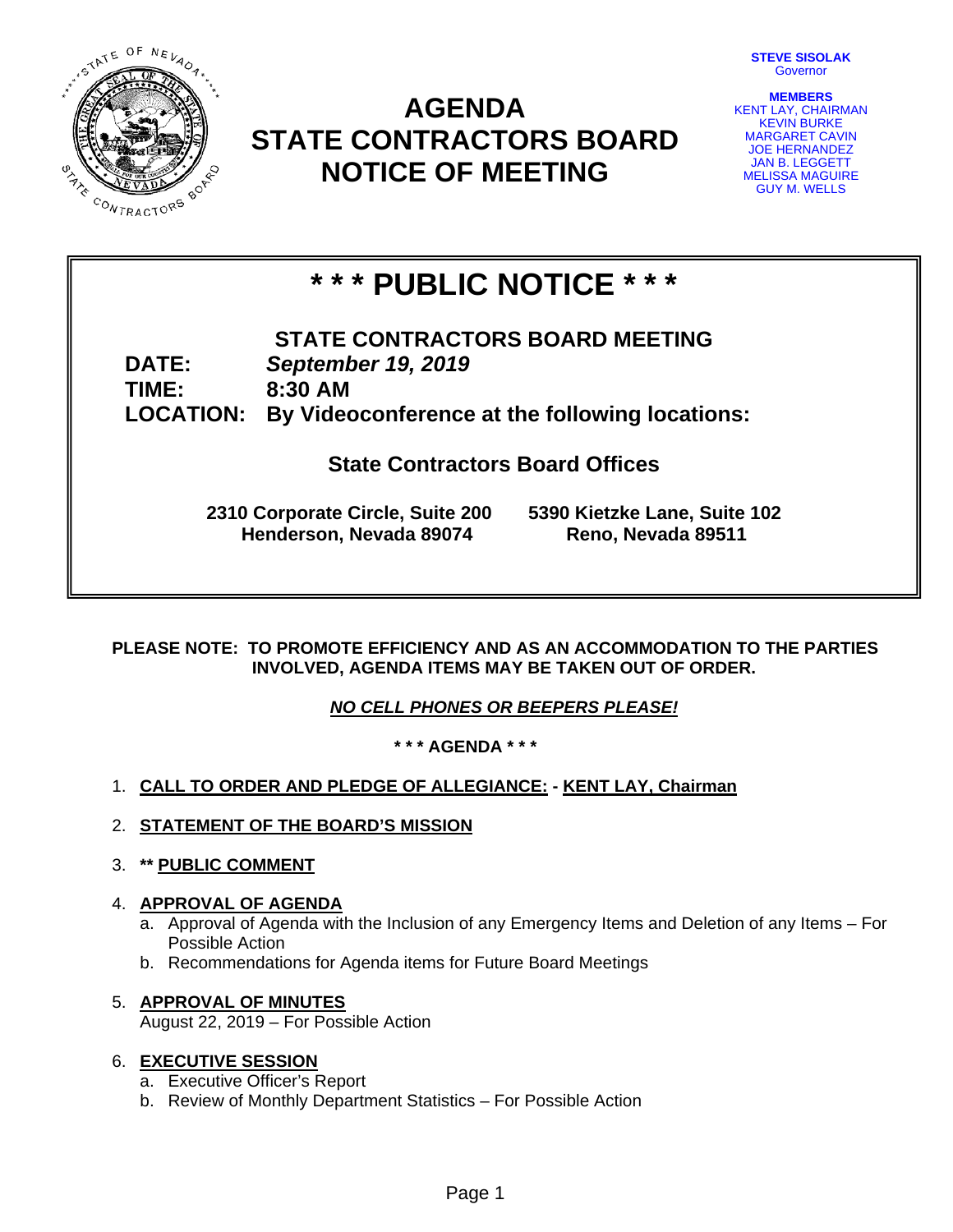c. Legal Report – For Possible Action

 Discussion Concerning Potential or Pending Litigation (A public body may interrupt the open meeting and exclude the public for the purpose of having an attorney-client discussion of potential and existing litigation pursuant to NRS 241.015(3)(b)(2))

- d. Adoption of Proposed Regulation LCB File No. R013-19 Concerning the Addition of Language to NAC 624 Establishing Qualifications for Hearing Officers – For Possible Action
- e. Adoption of Proposed Regulation LCB File No. R023-19 Amending NAC 624.590 Related to Forms of Experience Documentation and the Addition of Language to NAC 624 Defining Employer-Employee Relationship as used in NRS Chapter 624 – For Possible Action
- f. Discussion Concerning the Provisions of AB25 Related to Delegation of Application Denial Hearings – For Possible Action
- g. Discussion Concerning Division of Internal Audits (DIA) Report #18-05, First Annual Follow-up For Possible Action
- h. Status Update Concerning the In-State and National Occupational Licensing Consortium Initiatives
- i. Review and Discussion of Solari and Partners Management Letter Dated August 12, 2019 For Possible Action
- j. Subcommittee Reports Executive Subcommittee, Recovery Fund Subcommittee, Classification/Regulation Subcommittee, Finance Subcommittee.

#### 7. **APPROVAL OF CONSENT AGENDA – For Possible Action:**

a. Ratification of Staff Approved License Applications, Changes of Licensure, Reinstatement of Licensure, Voluntary Surrenders (List Attached, Items 1 to 346)

#### **NEW LICENSE APPLICATION DENIAL HEARINGS 9:00A.M.**

#### 8. **NEW APPLICATION DENIAL HEARING – For Possible Action:**

Tanner Companies LV LLC Zachary Jordan Tanner, Manager/Proposed Qualified Individual

(Portions of this hearing may be closed to the public in accordance with NRS 624.110 (2) to discuss certain financial data related to the applicant.)

#### 9. **NEW APPLICATION DENIAL HEARING – For Possible Action:**

Pro Side Exteriors LLC Gerald Glenn Garrard, Managing Member/Proposed Trade Qualified Individual Jaime Elizabeth Garrard, Proposed CMS Qualified Individual

(Portions of this hearing may be closed to the public in accordance with NRS 624.110 (2) to discuss certain financial data related to the applicant.)

#### 10. **NEW APPLICATION DENIAL HEARING – For Possible Action:**

Zachery A Kluever dba Kluevers Quality Construction Zachery A. Kluever, Owner/Proposed Qualified Individual

#### 11. **NEW APPLICATION DENIAL HEARING (Continued from August 22, 2019) – For Possible Action:**

Rams Concrete Juana Rodriguez Arellano, Manager/Proposed CMS Qualifier Jose Ramos-Armenta, Manager/Proposed CMS and Trade Qualifier